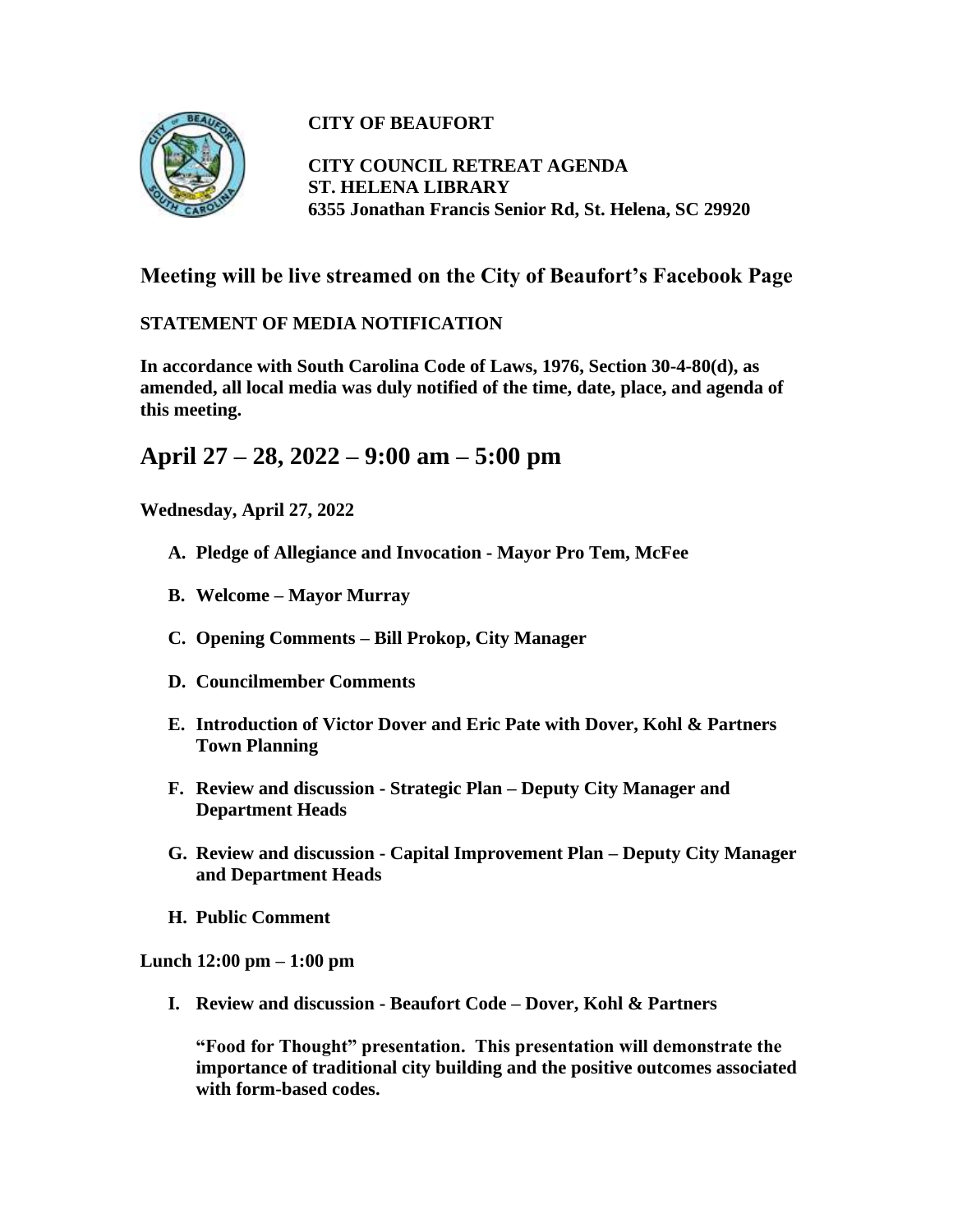- **J. Questions and discussion**
- **K. Public Comment**
- **L. Conclusion**